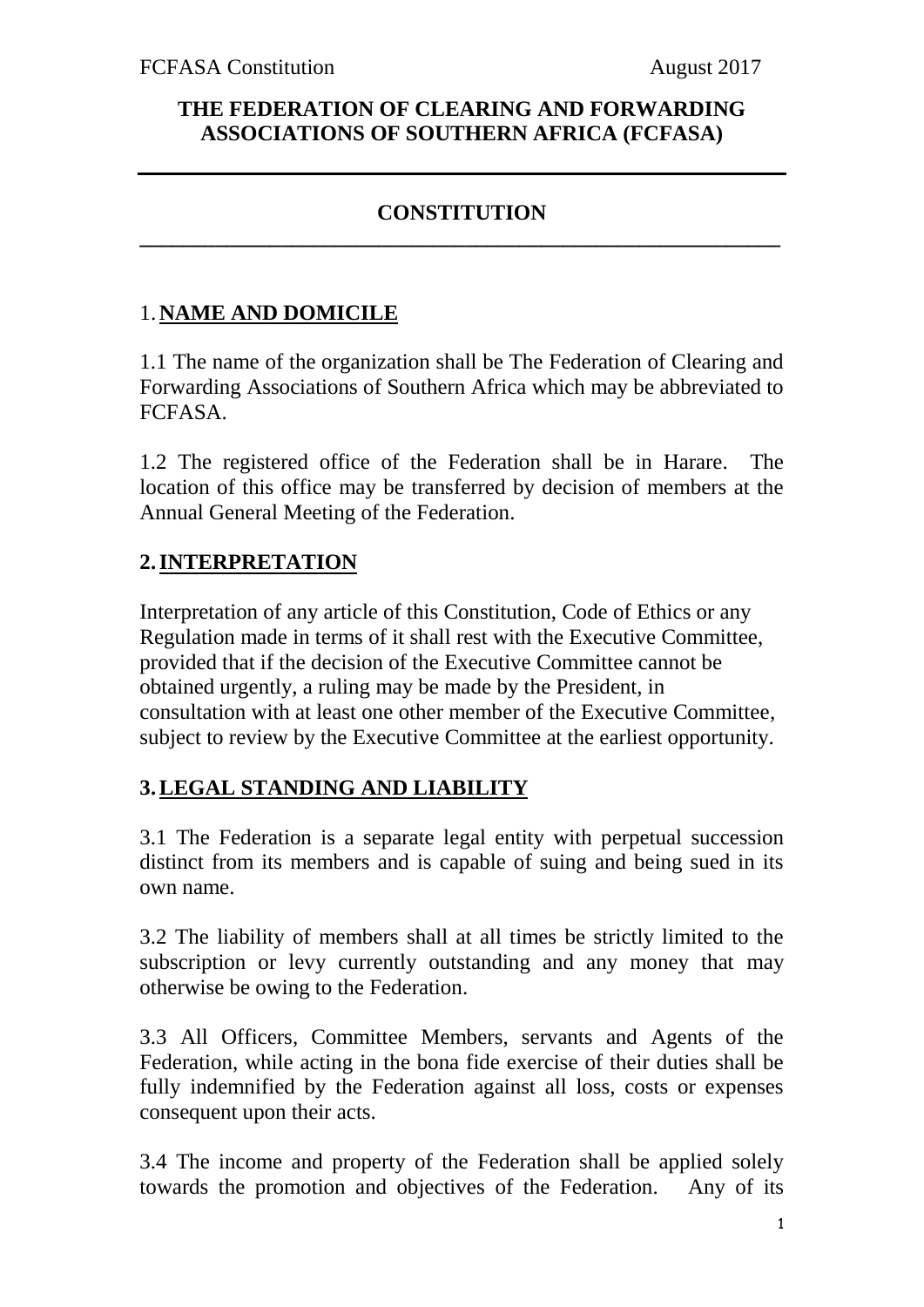profits and gains shall not be distributed to any person and shall be invested for the objectives of the Federation.

3.5 The Federation may at any time be dissolved subject to such decision to dissolve the Federation being made at a General Meeting where at least three quarters of the total number of paid up members vote in favour of such dissolution.

3.6 Should the Federation be dissolved any assets remaining after satisfaction of its liabilities shall be given or transferred to any other Federation or entity with objectives similar to those of this Federation and no assets shall be distributed amongst the members or to any other person or entity.

### **4.OBJECTIVES**

4.1 To co-ordinate the development and growth of the Clearing and Forwarding industry in Southern Africa, in the best interests of member Associations and the general public recognizing that the Federation should do so by influence and persuasion, and that it shall not attempt to do so by authoritarian methods.

4.2 To establish a Code of Ethics to be adopted by each member Association.

4.3 To promote the efficient movement of cargo by carriers, either surface or air, or any other parties involved in the freight supply chain.

4.4 To promote and encourage the efficient and capable operations of Customs authorities in the region, with a view to standardization and simplification of documentation and procedures.

4.5 To encourage the settlement of disputes by mediation.

4.6 To promote, support, advocate or oppose, as may be deemed to be in the best interests of the Federation and Member Associations, any proposed legislative or other measures affecting the interests of the region.

4.7 To co-operate or affiliate with any other body, group or person having objectives similar to those of the Federation.

4.8 To do all other lawful things which from time to time appear to be in the best interests of the Federation and member Associations.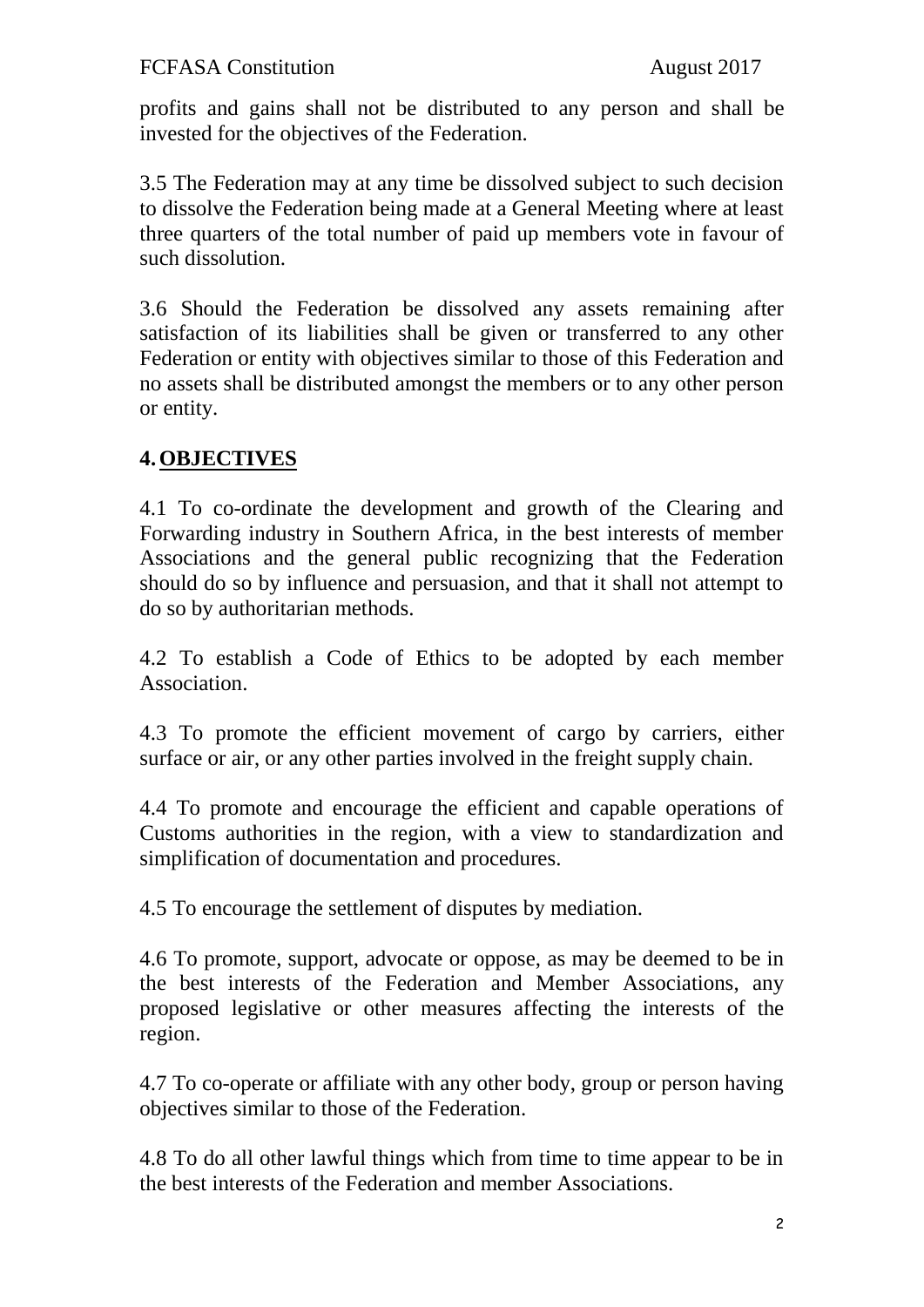4.9 Independently or in consultation with any other organization, person or company, to promote standards for vocational training at an affordable cost to member Associations.

# **5.POWERS**

5.1 In pursuance of the Objectives stated in paragraph 3, the Federation shall have the Power to do all or any of the following:

5.1.1 To invest any monies of the Federation not immediately required in such manner as may be determined by the Executive Committee and to undertake and execute any trust which may seem conducive to the objectives of the Federation.

5.1.2 To institute, conduct, defend or compound legal proceedings.

5.1.3 To appoint, remunerate and remove employees or agents of the Federation.

5.1.4 To borrow, invest, or lend money, or to acquire in any manner whatsoever any property of any kind for the purpose of the Federation and to deal with such money and/or property.

5.1.5 To do all such lawful things as are incidental or conducive to the attainment of the objectives of the Federation as may appear to be in the interest of members.

5.1.6 To insure the assets of the Federation.

5.1.7 To amalgamate, affiliate, or co-operate with, or subscribe to any association, society, corporation or other body, whose objectives are in general similar to those of the Federation.

## **6. STRUCTURE AND ORGANISATION**

6.1 Membership shall be open to any National Clearing and Forwarding Associations established in Southern Africa and the SADC region.

6.2 All member Associations shall lodge with the Federation a copy of their constitution, updated list of the general membership and leadership of the association. Such constitution shall contain a provision for regular and democratic election of the leadership of the association. This provision shall not apply to the founding member Associations at the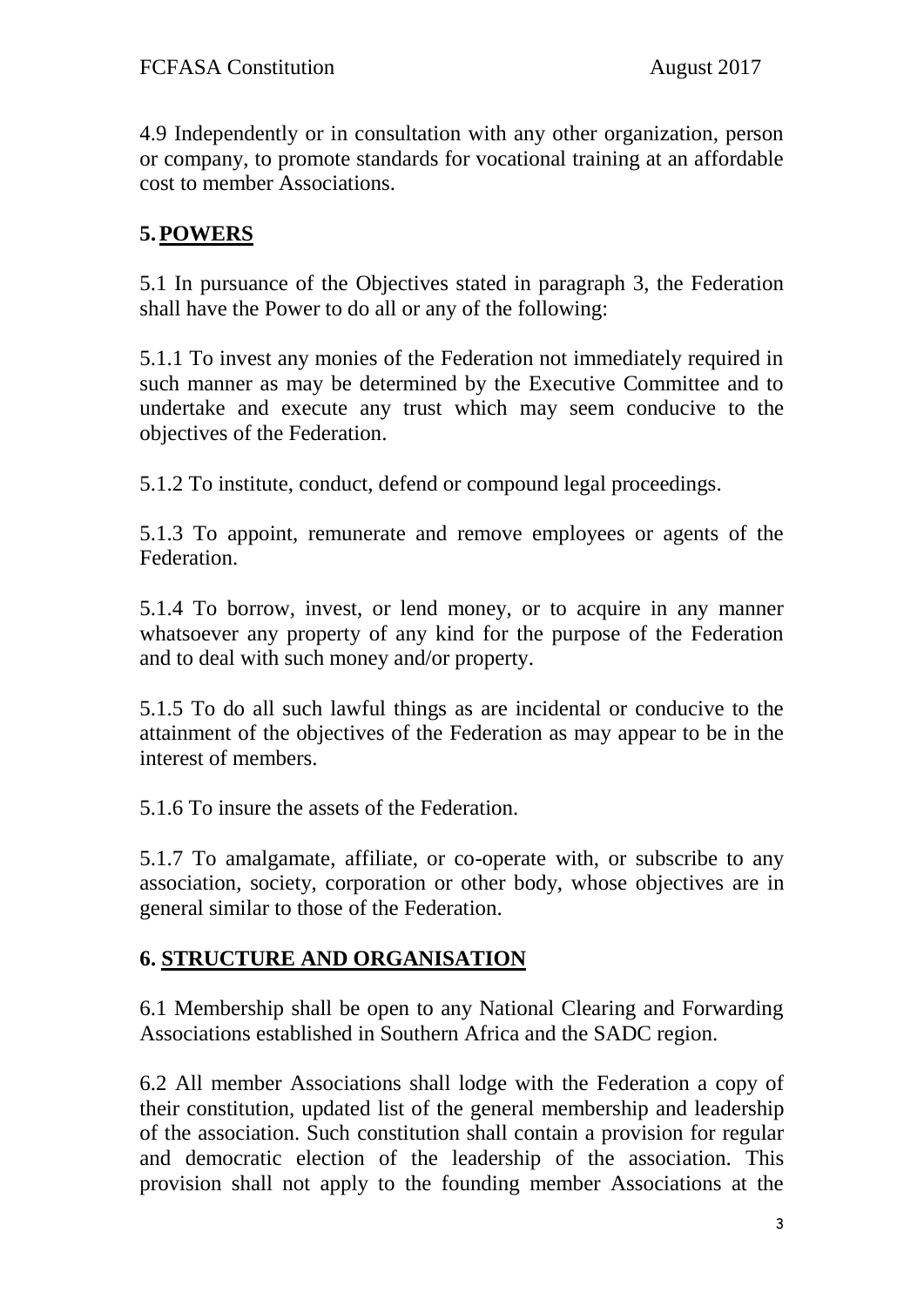initial adoption of this constitution, provided that all such members shall be required to regularise their membership before the next Annual General Meeting of the Federation, failure of which such member will forfeit all the benefits of membership including the right to vote at meetings of the Federation.

6.3 Where more than one Association is established in any country all such Associations shall be eligible to join the Federation but each country shall have only one vote at any Executive Committee Meeting, General Meeting or Annual General Meeting.

6.4 General Meetings shall be open to all member Associations and by invitation to such other persons as may be felt by the President to be useful in the meeting's deliberations.

6.5 Where no formal Association exists in any country, all steps will be taken by the Federation to encourage and foster the creation of an appropriate Association in that country.

6.6 A President, Vice President and other Executive Committee members shall be elected every two years by a simple majority of those paid up members present at the Annual General Meeting on the basis of each country present having one vote.

6.6.1 The maximum terms for the Vice President and President shall be two consecutive terms however, the Vice President can be elected the President even after serving two terms and any nominated person can be elected the President even if he was not a member of the previous committee.

6.6.2 The immediate past President shall be entitled to honorary membership and may sit on the Board (Excom) at the invitation of the Executive committee.

6.7 The Executive Committee shall include the President and Vice President and five additional members. No more than one Executive Committee member shall be elected from any one country. Executive Committee members shall be nominated for election by a member Association and such nominee must be a member of that Association.

6.8 Any vacancy occurring in the Executive Committee shall be filled by the Executive Committee, and a person so co-opted shall hold office until the next Annual General Meeting of the Federation.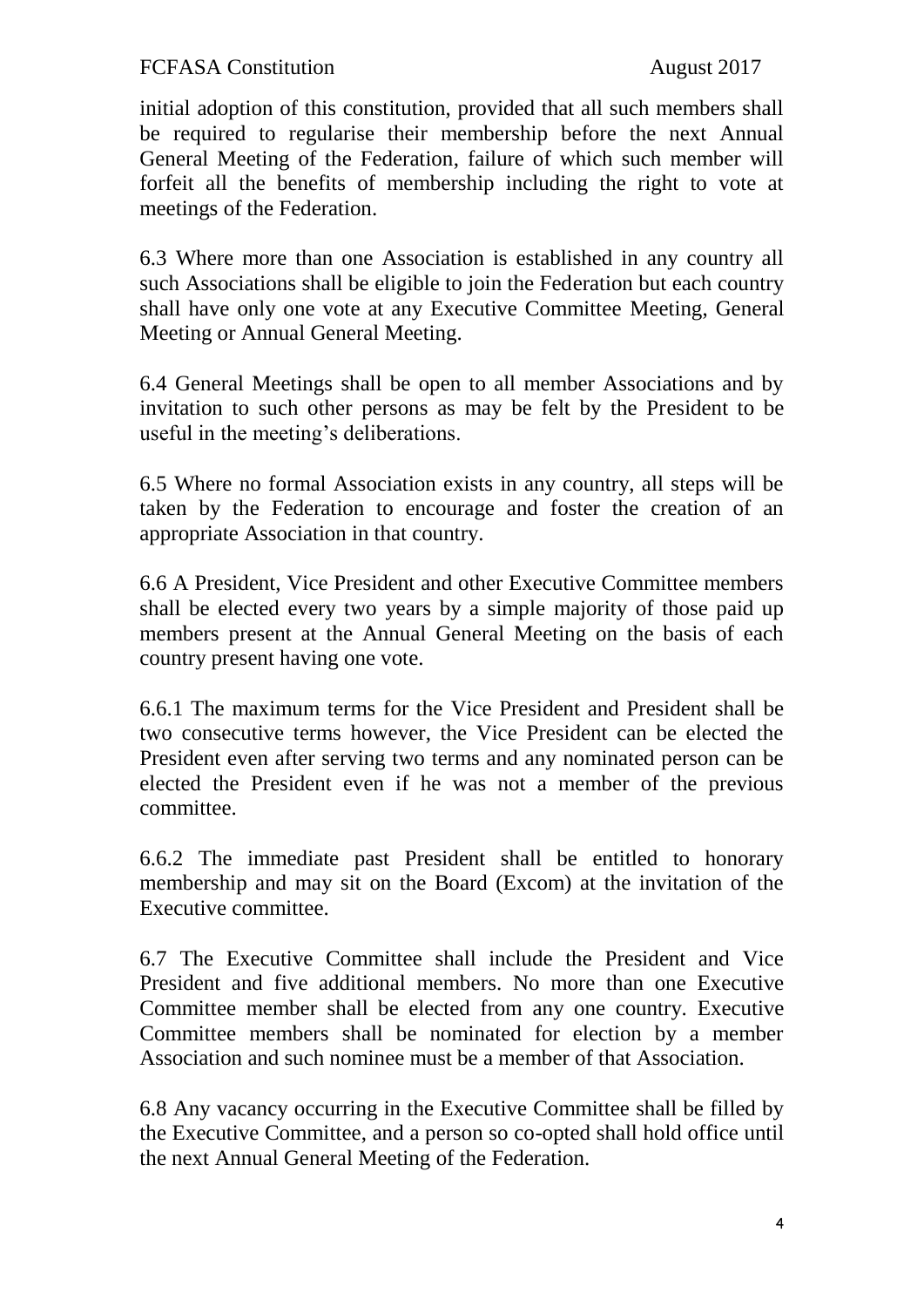6.9 The President, in consultation with the Vice President and the Executive Committee, shall determine when and where General Meetings of the Federation will take place from time to time. The Annual General Meeting shall be held within six months of the end of the financial year. Any other General meetings may be held at the discretion of the Executive Committee.

6.10 There shall be prepared for each General Meeting, an agenda based on the inputs of each member Association who shall be invited to contribute. Such agenda shall include a report by the President to the General Meeting.

6.11 Decisions, recommendations and resolutions at any meetings of the Federation shall be adopted by consensus. In the event of one or more countries being unable to concur on any matter, all steps shall be taken to achieve a compromise and, if that shall prove impossible, the matter shall be decided by a vote where a simple majority shall prevail. There shall be no proxy voting system.

6.12 With the exception of the Annual General Meeting the President may, at his discretion, call a General Meeting or Executive Committee meeting to be held by electronic means such as conference call, video conference or e-mail. Such meeting shall require a quorum and be properly recorded by the secretary. Such meeting will be considered a proper meeting in terms of this Constitution and any decisions taken will be binding on Members.

6.13 The Executive Committee shall have the authority to form sub committees.

6.14 A quorum at any General Meeting shall comprise a minimum of five members or failing that fifty per cent of the members, whichever shall be the lesser.

6.15 Should insufficient members be present to form a quorum the meeting shall be held over for thirty minutes. Should there still be no quorum after the expiry of the thirty minutes those members present shall form a quorum and proceed with the meeting.

6.16 Where a General Meeting is held in terms of clause 6.15 any decision by such meeting shall require written ratification by at least half of the members within thirty days of the meeting concluding.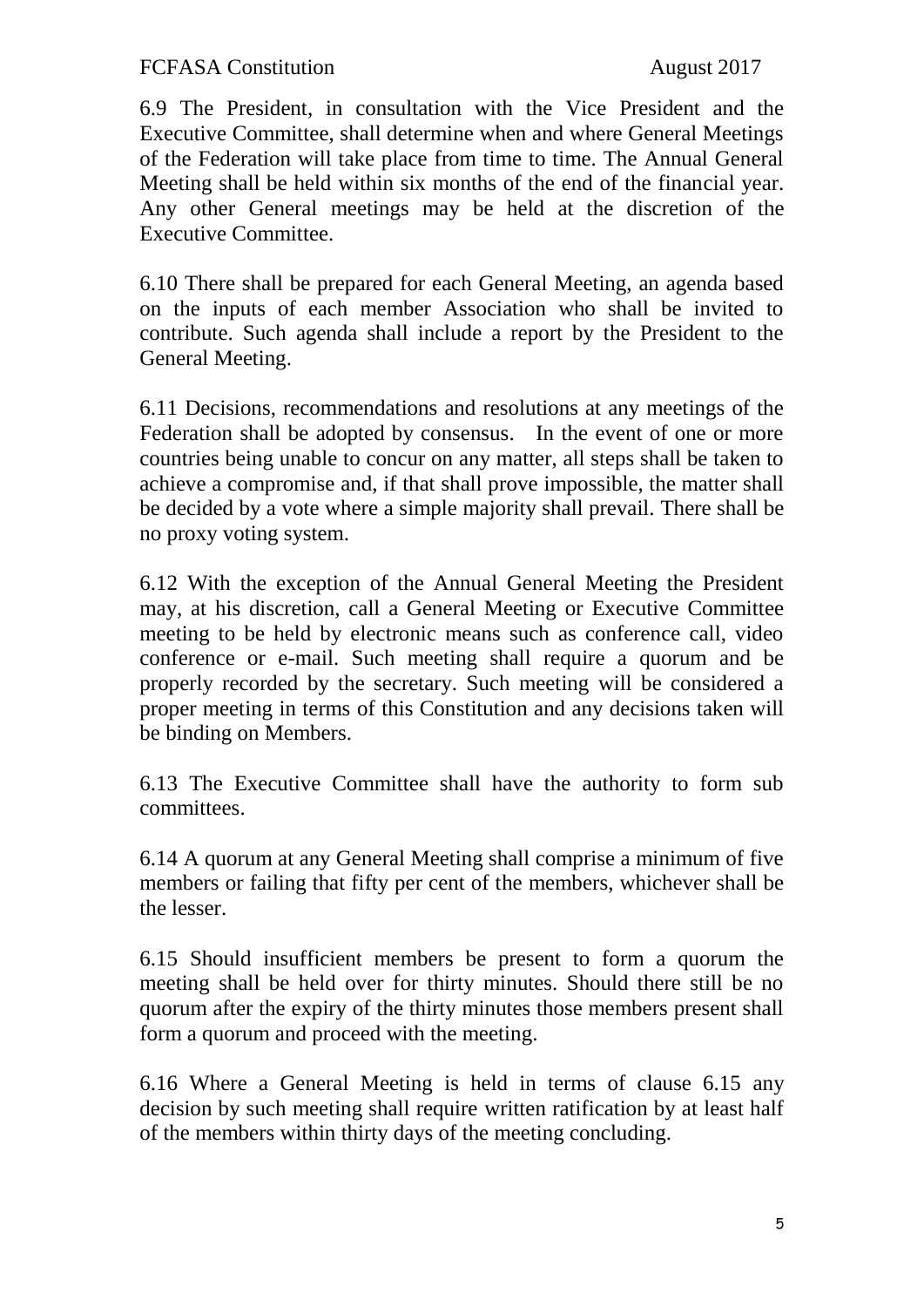6.17 A quorum for any Executive Committee Meeting shall constitute the President, or in his absence the Vice President, and at least three other members of the Executive Committee.

6.18 An Executive Committee member shall cease to be such member if the National Association that nominated him, withdraws the nomination; if he resigns, or is unable to fulfill his duties for any other reason.

## **7. SECRETARIAT**

7.1 The Executive Committee shall appoint Secretaries to the Federation.

7.2 The responsibilities of the secretaries shall be, inter alia, to act as clearing house for the circulation of information among member Associations, to act as a contact point for any other regional organisation or state organs as appropriate.

7.3 The Secretariat shall prepare agendas for general meetings in consultation with the President and all member Associations and shall distribute documentation to all member Associations and other bodies as may be deemed necessary from time to time.

7.4 Where no secretaries have been appointed in terms of clause 7.1 the President's office shall assume the responsibility of the secretariat

### **8. FINANCES**

8.1 The Federation may levy subscriptions, enrollment or other fees on members, the amounts of which are to be determined at a General Meeting.

8.2 In the event that a member's subscription is in arrears for a period exceeding six months, such member shall not be entitled to any of the benefits of membership including the right to vote at meetings of the Federation but shall continue to remain liable, for the obligations imposed on him which obligations may include interest at a rate to be determined by the Executive Committee

8.3 The Federation shall cause proper accounts of all its financial transactions to be kept at the Secretariat. Auditors will be appointed at the Annual General Meeting and accounts will be audited annually.

8.4 The Federation may maintain an account at such bank as the Executive Committee shall determine. Cheques drawn on such account